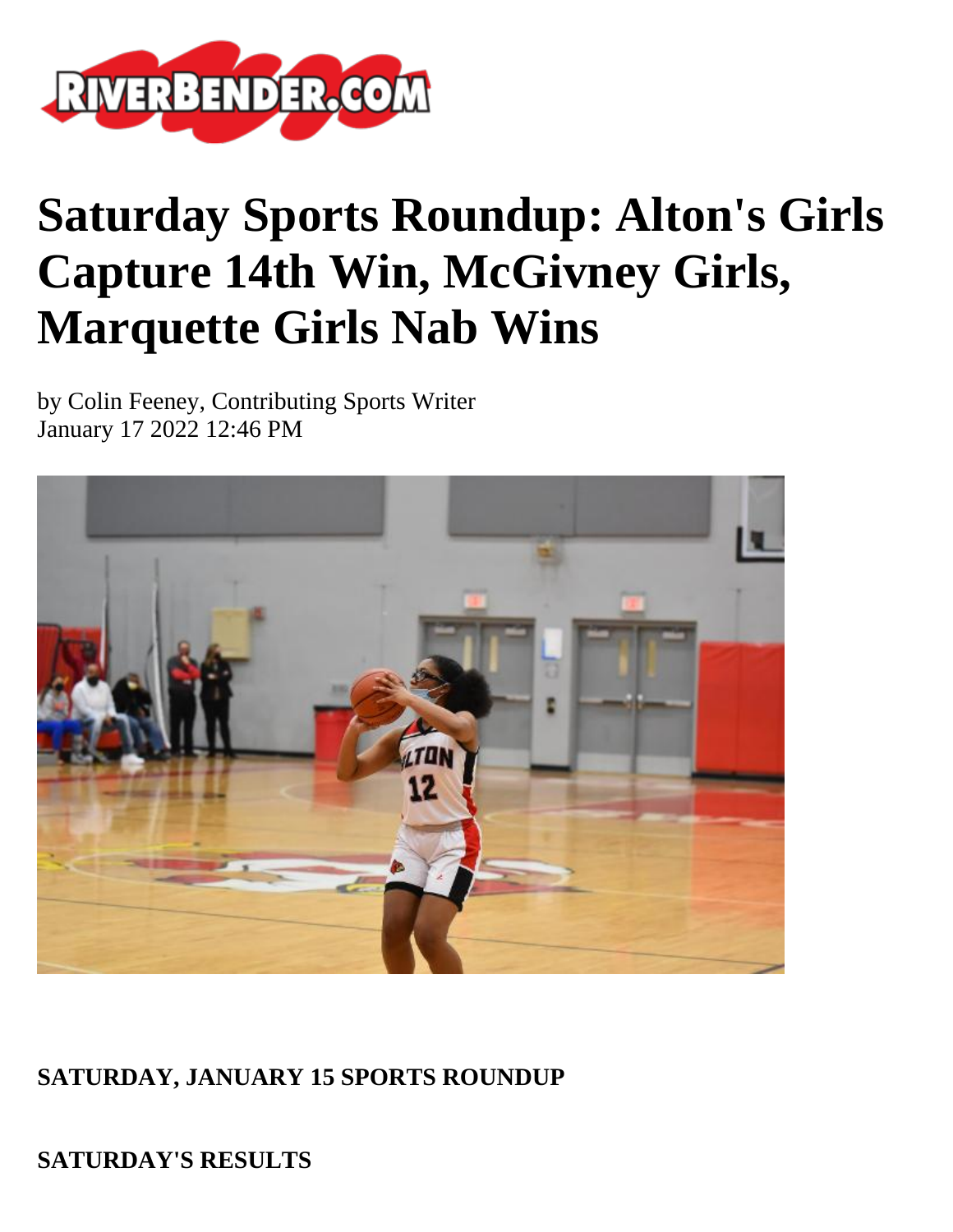#### **GIRLS BASKETBALL**

**ALTON 59, HIGHLAND 36:** In the Highland Shootout, the Redbirds won their second straight game since returning from COVID protocols in taking a big win over the host Bulldogs.

The Redbirds led from start to finish, holding edges of 16-7, 29-19 and 44-31 after the first three quarters, outscoring Highland in the fourth 15-5.

Kiyoko Proctor led Alton with 25 points, while Jarius Powers added 11 points, Laila Blakeny hit for eight points, Alyssa Lewis had seven points, Khaliyah Goree and Renee Raglin each had three points and Talia Norman had two points.

Larissa Taylor led Highland with 14 points, with Emma Warner adding seven points, Grace Wilke had five points, Addison Crask and Abby Huelsmann each had four points and Abby Schultz scored two points.

The Redbirds are now 14-3, while the Bulldogs go to 5-19.

**TRIAD 52, BELLEVILLE WEST 41:** Three Triad players scored in double figures as the Knights rallied to win in the Highland Shootout over West.

The Maroons led after the first quarter 15-9 and at halftime 28-17, with Triad coming back in the third quarter to lead 33-31, then outscored West in the final period 19-10 to take the win.

Kendall Chigas led the Knights with 18 points, while Reagan Chigas added 13 points, Avery Bohnenstiehl scored 10 points, Sami Hartoin had five points, Madelyn Hunt had four points and Kathryn Weber netted two points.

Triad is now 14-6, while the Maroons go to 9-10.

**FATHER MCGIVNEY CATHOLIC 54, PIASA SOUTHWESTERN 26:** McGivney won their second straight game of the weekend, going on the road to defeat Southwestern.

The Griffins led all the way, holding advantages of 12-9, 29-15 and 40-20 after the first three quarters, outscoring the Piasa Birds in the fourth 14-6.

Charlize Luehmann had a big game for McGivney with 25 points, while Mary Harkins added 11 points, Claire Stanhaus scored seven points, Libby Telthorst had four points,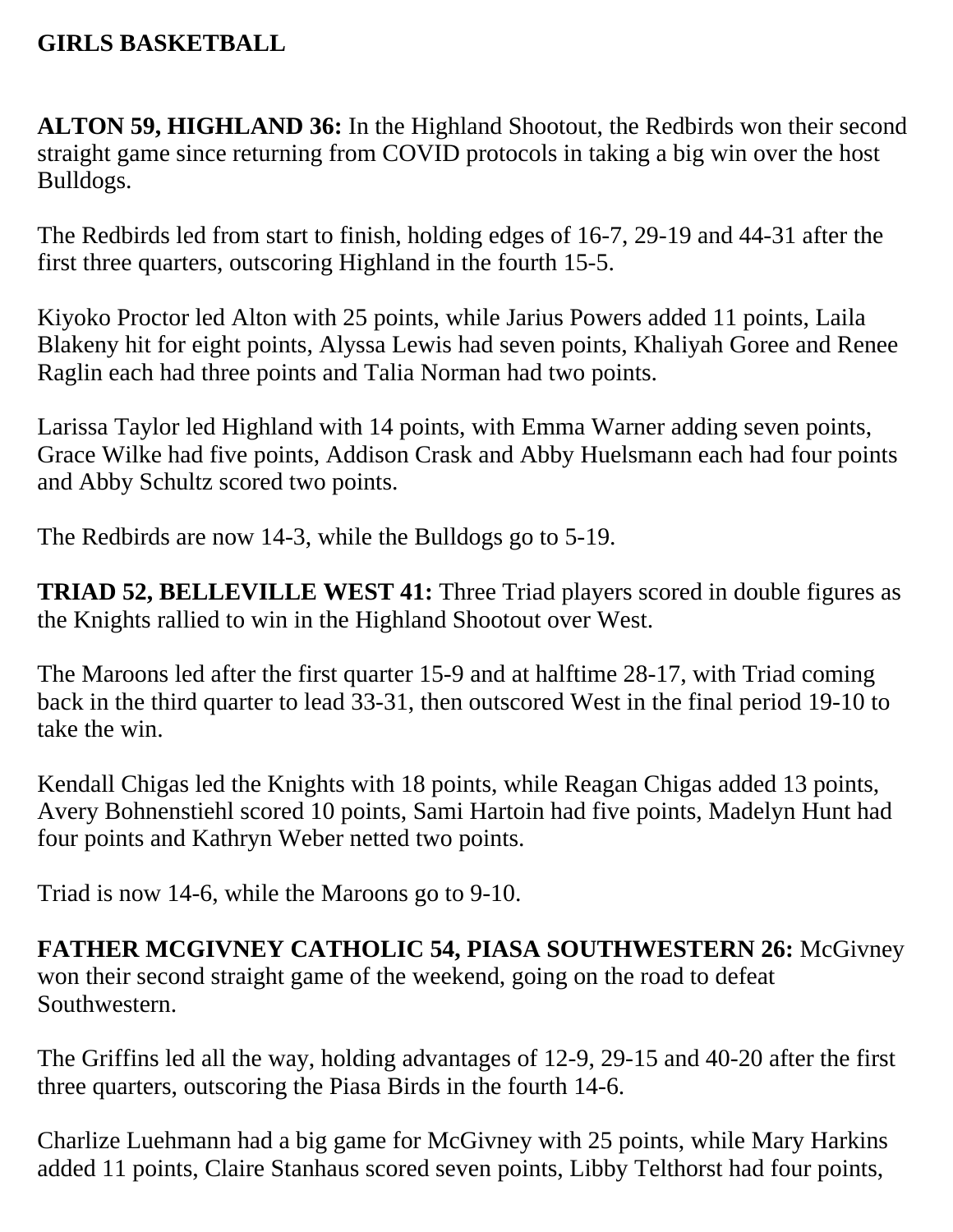Emma Martinez hit for three points, Sami Oller had two points and both Julia Stobie and Riley Zumwalt both scored a single point each.

The Griffins are now 15-6, while Southwestern slips to 4-10.

**MARQUETTE CATHOLIC 64, MARYVILLE CHRISTIAN 20:** In a Gateway Metro Conference game, Marquette led all the way through on the road at Maryville Christian.

The Explorers held leads of 16-2, 38-8 and 56-12 after the first three quarters, with the fourth quarter ending in an 8-8 stalemate.

Alyssa Powell led Marquette with 16 points, while Abby Williams added 12 points, Chloe White and Megan Meyer had eight points each, Kamryn Fandrey scored six points, Hayley Porter and Haley Rodgers had four points apiece, Nia Ballinger had three points and Olivia Kratschmer scored a single point.

The Explorers are now 14-6, while the Lions fall to 7-4.

**TEUTOPOLIS 59, COLLINSVILLE 24:** In another game at the Highland Shootout, Teutopolis got out to a big lead early on and went on to the win over Collinsville.

The Wooden Shoes lead all the way, holding leads of 14-9, 32-15 and 53-20, then outscored the Kahoks in the fourth quarter 6-4.

Megan Janson led Collinsville with 11 points, with Jenna Scheller coming up with six points, Ella Guerrero scored three points and both Jordan Gary and Talesha Gilmore both had two points apiece.

The Kahoks are now 11-11 on the season.

# **NORTH GREENE LADY SPARTAN CLASSIC**

## **SEVENTH PLACE GAME**

**NORTH GREENE 36, PLEASANT HILL-BARRY WESTERN 33:** In the seventh place game of the White Hall North Greene Lady Spartan Classic, the hosts came back from a small halftime deficit to defeat Pleasant Hill in the seventh place game.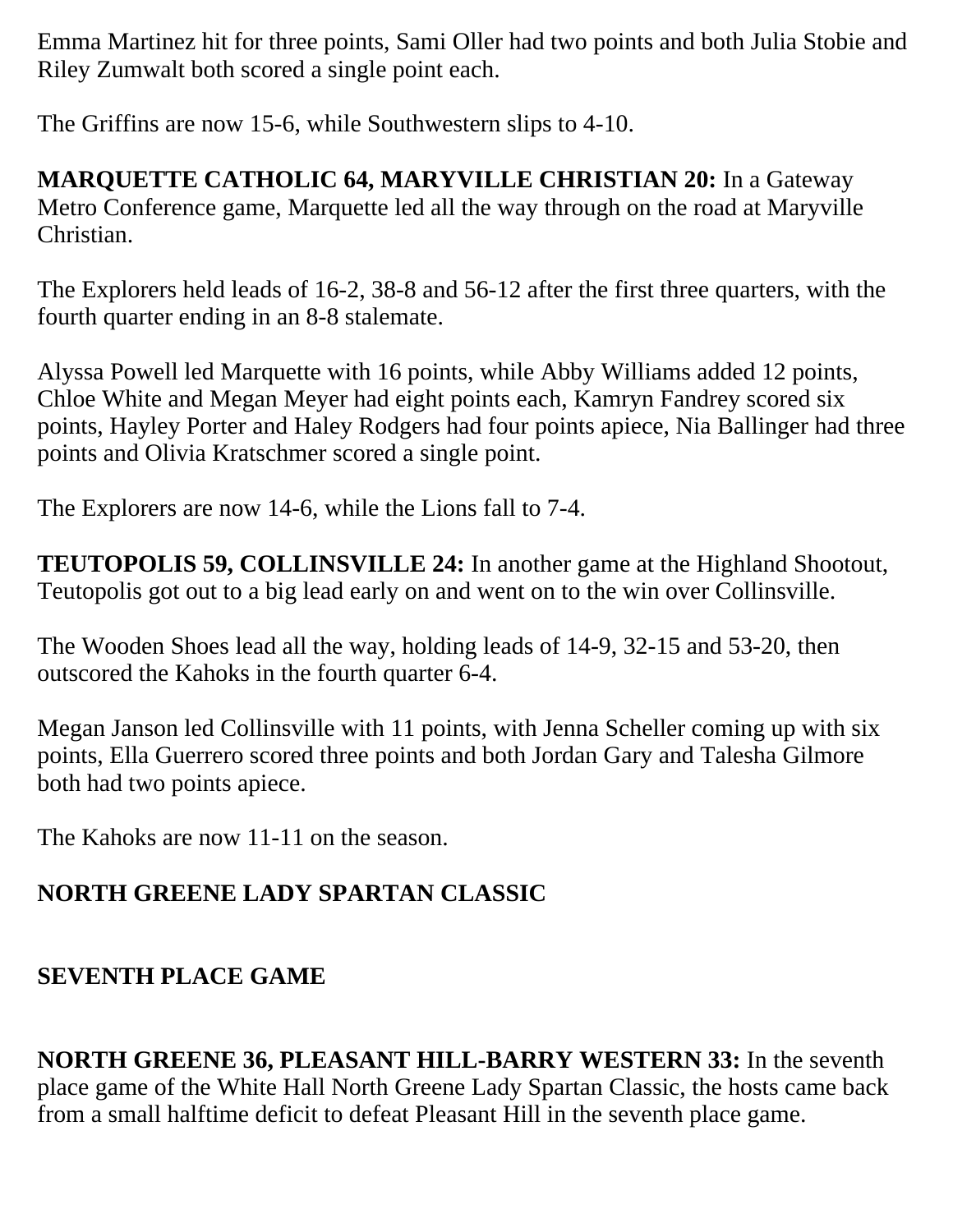The first quarter ended in a 7-7 tie, with the Wolves going ahead at halftime 20-17. The Spartans came back to take a 28-24 lead after three quarters, with Pleasant Hill outscoring North Greene 9-8 in the final quarter.

Bailey Berry led the Spartans with 17 points, while Carlee Speaker hit for nine points, Maddison Osborne had five points, Delanie Teno had three points and Bella Bushnell scored two points.

## **THE FINAL**

**PITTSFIELD/GRIGGSVILLE-PERRY 32, HARDIN CALHOUN 23:** Pittsfield went out to an early lead and didn't look back in taking the championship game over Calhoun.

The Saukees had a 9-5 lead after the first quarter, with the Warriors rallying to take a 15- 14 lead at the interval. Pittsfield then took a 24-19 lead after the third quarter and outscored Calhoun 8-4 in the final quarter to take the championship.

Jaelyn Hill led the Warriors with 10 points, while Audrey Gidman had seven points and Kate Zipprich scored six points.

In the third place game, Greenfield Northwestern won over South County 54-50 and Winchester West Central took fifth place with a 50-48 win over Concord Triopia in overtime.

Hill and Berry were unanimous selections to the All-Tournament team, along with Alex Pohlman of Greenfield Northwestern. Also selected to the team were Katie Cox and Ellie Ten Eyck of Pittsfield, Kylie Kinser of the Tigers, Emma Smith of West Central and Ella Sievers of the Warriors.

In other games on Saturday's program, Normal Community defeated visiting Granite City 62-31 and Civic Memorial won over Belleville East in the Highland Shootout 76- 11.

#### **BOYS BASKETBALL**

## **FRIDAY'S RESULT**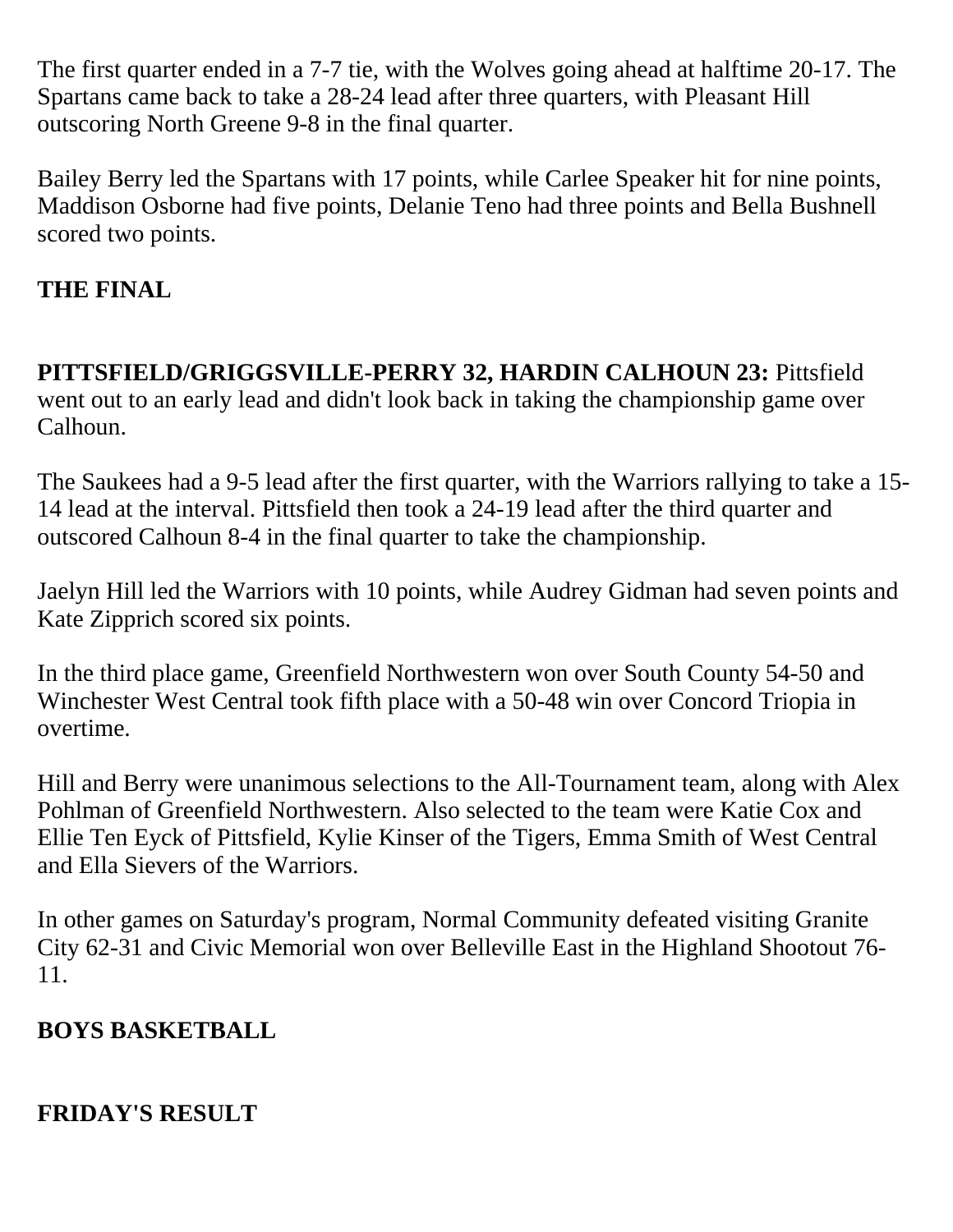**WESTWOOD BAPTIST ACADEMY (POPLAR BLUFF, MO.) 60, MISSISSIPPI VALLEY CHRISTIAN 44:** Westwood Baptist of Poplar Bluff, Mo. rallied from a first quarter deficit to defeat MVCS at the Warriors' gym.

MVCS led after the first quarter 14-9, but the Eagles went ahead at halftime 26-23, expanded the lead to 42-27 after three quarters, then outscored the Warriors in the fourth quarter 18-17.

Joey Kunz and Drew Gaworski led MVCS with 12 points each, while Tommy Kunz hit for 11 points, Cameron Golike had six points and Peyton Wright scored three points.

The Warriors fall to 11-5 and play at Heritage Classical Christian Tuesday night at 6:30 p.m.

#### **SATURDAY'S RESULTS**

## **FATHER MCGIVNEY CATHOLIC 50, O'FALLON FIRST BAPTIST**

**ACADEMY 37:** Three McGivney players scored in double figures as the Griffins won on the road at O'Fallon First Baptist.

McGivney led all the way through, with advantages of 12-8, 24-17 and 35-26 after the first three quarters, outscoring the Eagles 17-12 in the final period.

Darren Luchetti led the Griffins with 16 points, while Jack Rodgers hit for 13 points, Jacob Huber scored 10 points, Evan Schrage had four points and Ryker Keller had three points.

**CIVIC MEMORIAL 55, TRIAD 50 (OT):** In the first day of the Litchfield tournament, CM held off a fourth-quarter Triad rally to win in overtime.

The Eagles held a 19-8 lead after the first quarter, then lead 28-19 at halftime and 42-33 at three-quarter time, but the Knights came back to tie the game at the end of regulation 46-46. CM outscored Triad in the extra period 9-4 to win.

Sam Buckley led the Eagles with 19 points, while Adam Ogden added 18 points, Dathan Greene and Aslan Henderson both scored five points each, Lucas Naugle had three points and Manny Silva scored two points.

The Knight were led by Mcgrady Noyes' 20 points, with Jake Stewart scoring 11 points, Drew Winslow added 10 points, Ayden Hitt had four points, Brady Coon scored three points and A.J. Mills netted two points.